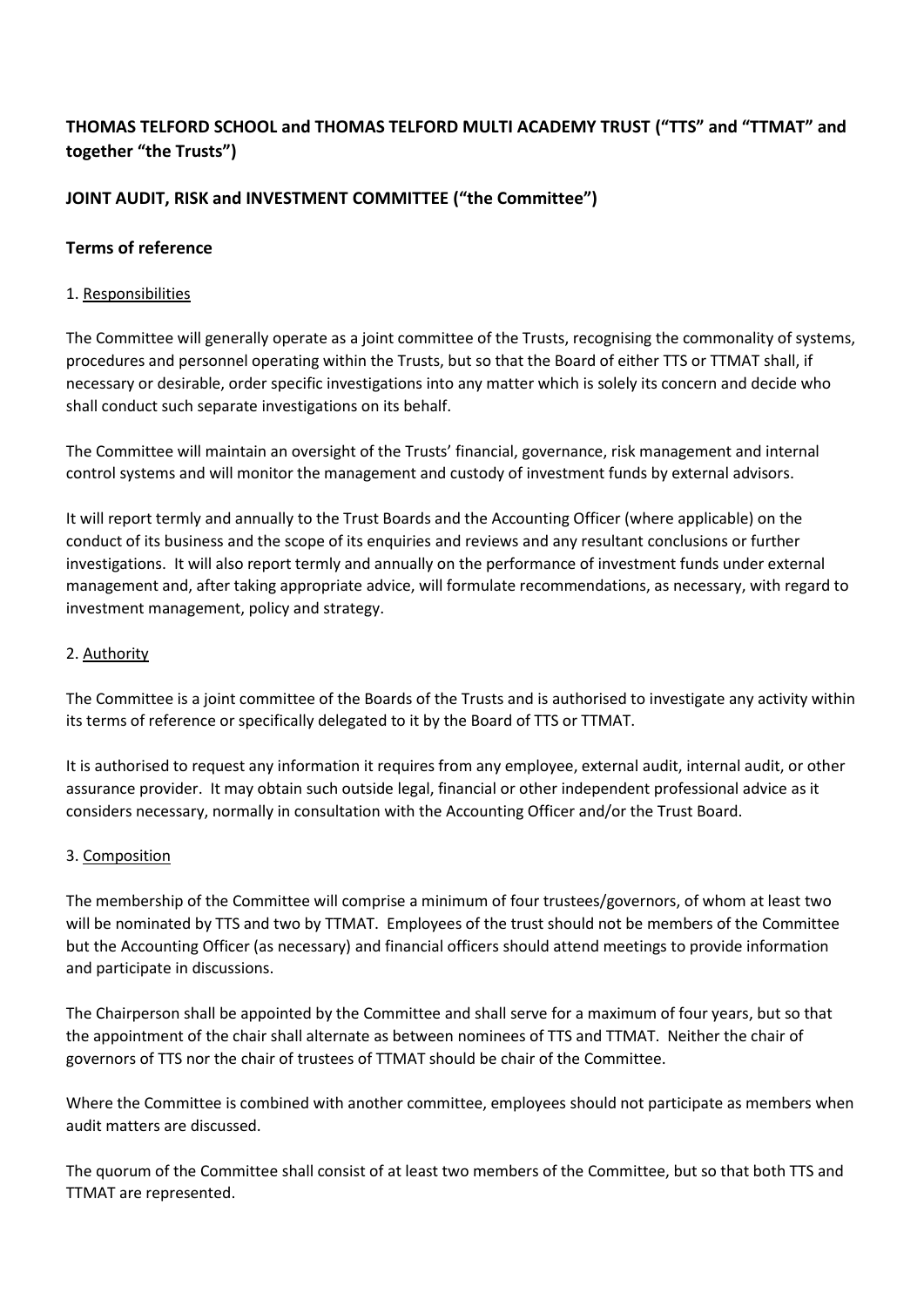At least two members of the Committee should have recent or relevant accountancy, or audit assurance, experience.

Any trustee of TTMAT or governor of TTS may attend a meeting of the Committee, including those who are not members thereof.

### 4. Reporting

The Committee will provide a report to the TTMAT Board and the TTS governing board regularly every term and the nominees from each board shall take responsibility for including therein any reports on matters of relevance only to their reporting board. The Committee shall include in its reports details of the routine work of the internal scrutineer/auditor (including any external appointee to that role) and will provide an annual summary report of the areas reviewed by internal scrutiny / audit, covering key findings, recommendations, and conclusions.

#### 5. Coverage

The Committee will advise the respective boards on the effectiveness and resources of the external/internal auditors or scrutineers to provide a basis for their reappointment, dismissal, retendering, or remuneration. Considerations may include:

- the auditor's/scrutineer's sector expertise;
- their understanding of the trust and its activities;
- whether the audit process allows issues to be raised on a timely basis at the appropriate level;
- the quality of auditor's/scrutineer's comments and recommendations in relation to key areas;
- where relevant, the personal authority, knowledge and integrity of audit partners and their staff to interact effectively with, and robustly challenge, the Trusts' managers; and
- the auditor's/scrutineer's use of technology.

The Committee will also:

- ensure that there is co-ordination between internal audit/scrutiny and external audit and any other review bodies that are relevant;
- consider the reports of the auditors/scrutineers and, when appropriate, advise the Trust Boards of material control issues;
- encourage a culture within the Trusts whereby each individual feels that they have a part to play in guarding the probity of the Trust, and is able to take any concerns or worries to an appropriate member of the management team or in exceptional circumstances directly to the Board of Trustees/Governors; and
- provide minutes of all Committee meetings for review at board meetings

With regard to the external audit, the Committee will:

- review the external auditor's plan each year;
- review the annual reports and accounts before reference to the full boards;
- review the auditor's findings and actions taken by the Trusts' responsible executives in response to those findings (where required); and
- produce an annual report of the Committee's conclusions to advise the respective boards and members of the financial status of the respective Trusts as disclosed by the audit process.